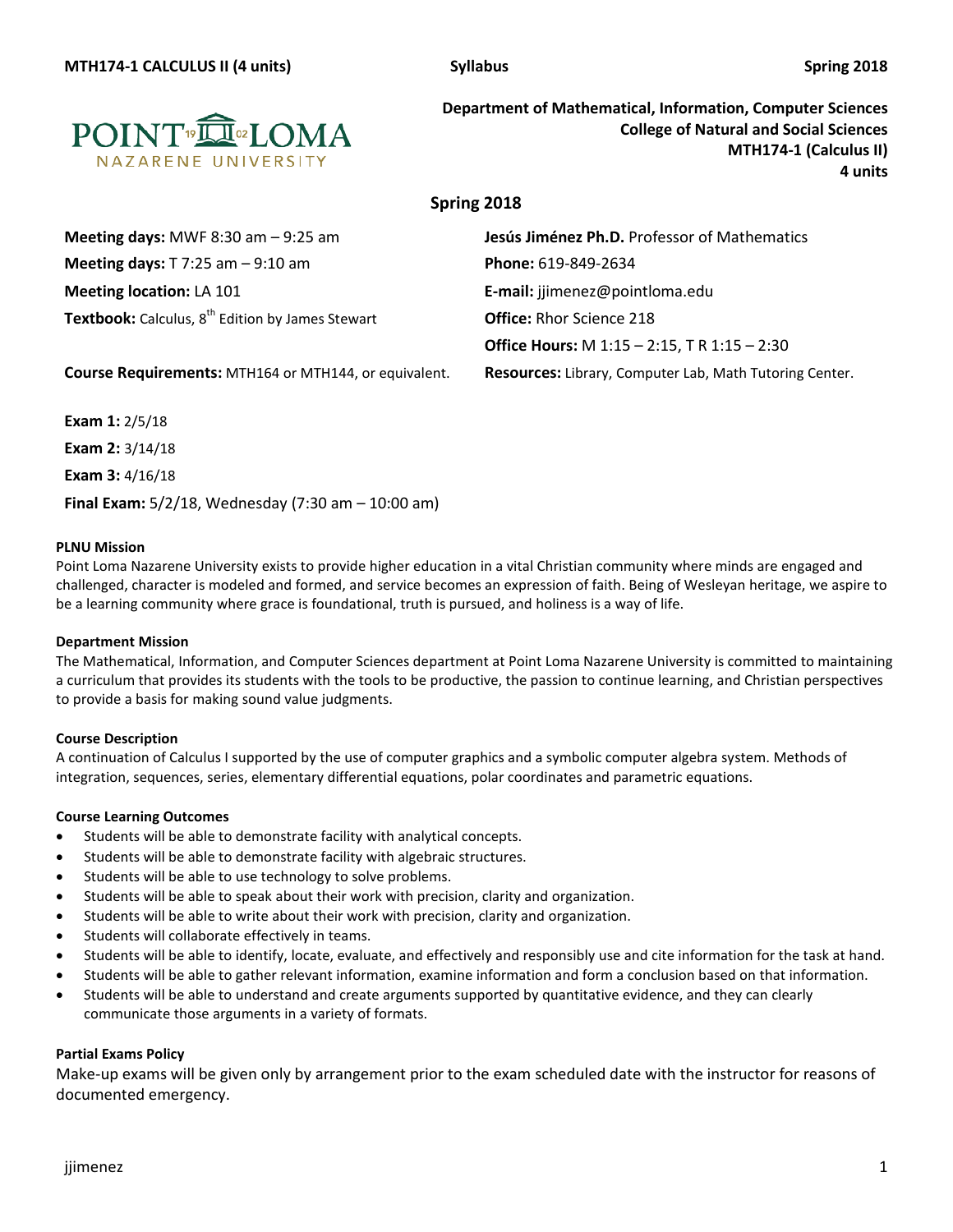## **MTH174-1 CALCULUS II (4 units) Syllabus Spring 2018**

### **Final Exam**

The Final Exam is a **COMPREHENSIVE** examination. Successful completion of this class requires taking the final examination **on its scheduled day**. The final examination schedule is posted on th[e Class Schedules](http://www.pointloma.edu/experience/academics/class-schedules) site of the university. No requests for early examinations or alternative days will be approved.

### **Homework**

Homework assignments and due dates are on the appended daily schedule.

#### **Maxima Labs**

Labs will be assigned on Tuesdays and must be submitted by 11:59 pm the following Tuesday. There will be two lab exams (a midterm and a final).

#### **Incomplete and Late Assignment Policy**

All assignments are to be submitted/turned in by the beginning of the class session when they are due—including assignments posted in Canvas. Incompletes will only be assigned in extremely unusual circumstances.

#### **Grade Distribution**

| Three partial exams $@$ 15 % each | 45 %            |
|-----------------------------------|-----------------|
| Final Exam                        | 30 <sup>%</sup> |
| Homework                          | 15 %            |
| Labs                              | 10 %            |
| Total                             | 100 %           |

#### **Grading Scale**

| <b>Grading Scale in Percentages</b> |             |              |              |              |        |
|-------------------------------------|-------------|--------------|--------------|--------------|--------|
|                                     |             |              |              |              |        |
|                                     |             | [87.5, 90]   | [77.5, 80]   | [67.5, 70]   |        |
|                                     | [92.5, 100] | [82.5, 87.5] | [72.5, 77.5] | [62.5, 67.5] | [0,60] |
|                                     | [90, 92.5]  | [80, 82.5]   | (70. 72.5)   | [60, 62.5]   |        |

#### **Attendance**

Attendance is expected at each class session. In the event of an absence you are responsible for the material covered in class and the assignments given that day.

Regular and punctual attendance at all classes is considered essential to optimum academic achievement. If the student is absent from more than 10 percent of class meetings, the faculty member can file a written report which may result in de-enrollment. If the absences exceed 20 percent, the student may be de-enrolled without notice until the university drop date or, after that date, receive the appropriate grade for their work and participation. See [Attendance Policy](https://catalog.pointloma.edu/content.php?catoid=28&navoid=1761#Class_Attendance) in the in the Undergraduate Academic Catalog.

#### **Class Enrollment**

It is the student's responsibility to maintain his/her class schedule. Should the need arise to drop this course (personal emergencies, poor performance, etc.), the student has the responsibility to follow through (provided the drop date meets the stated calendar deadline established by the university), not the instructor. Simply ceasing to attend this course or failing to follow through to arrange for a change of registration (drop/add) may easily result in a grade of F on the official transcript.

## **Academic Accommodations**

If you have a diagnosed disability, please contact PLNU's Disability Resource Center (DRC) within the first two weeks of class to demonstrate need and to register for accommodation by phone at 619-849-2486 or by e-mail a[t DRC@pointloma.edu.](mailto:DRC@pointloma.edu) See [Disability](http://www.pointloma.edu/experience/offices/administrative-offices/academic-advising-office/disability-resource-center)  [Resource Center](http://www.pointloma.edu/experience/offices/administrative-offices/academic-advising-office/disability-resource-center) for additional information. For more details see the PLNU catalog under [Academic Accommodations.](https://catalog.pointloma.edu/content.php?catoid=28&navoid=1761#Academic_Accommodations) Students with learning disabilities who may need accommodations should discuss options with the instructor during the first two weeks of class.

## **Academic Honesty**

jjimenez 2 Students should demonstrate academic honesty by doing original work and by giving appropriate credit to the ideas of others. Academic dishonesty is the act of presenting information, ideas, and/or concepts as one's own when in reality they are the results of another person's creativity and effort. A faculty member who believes a situation involving academic dishonesty has been detected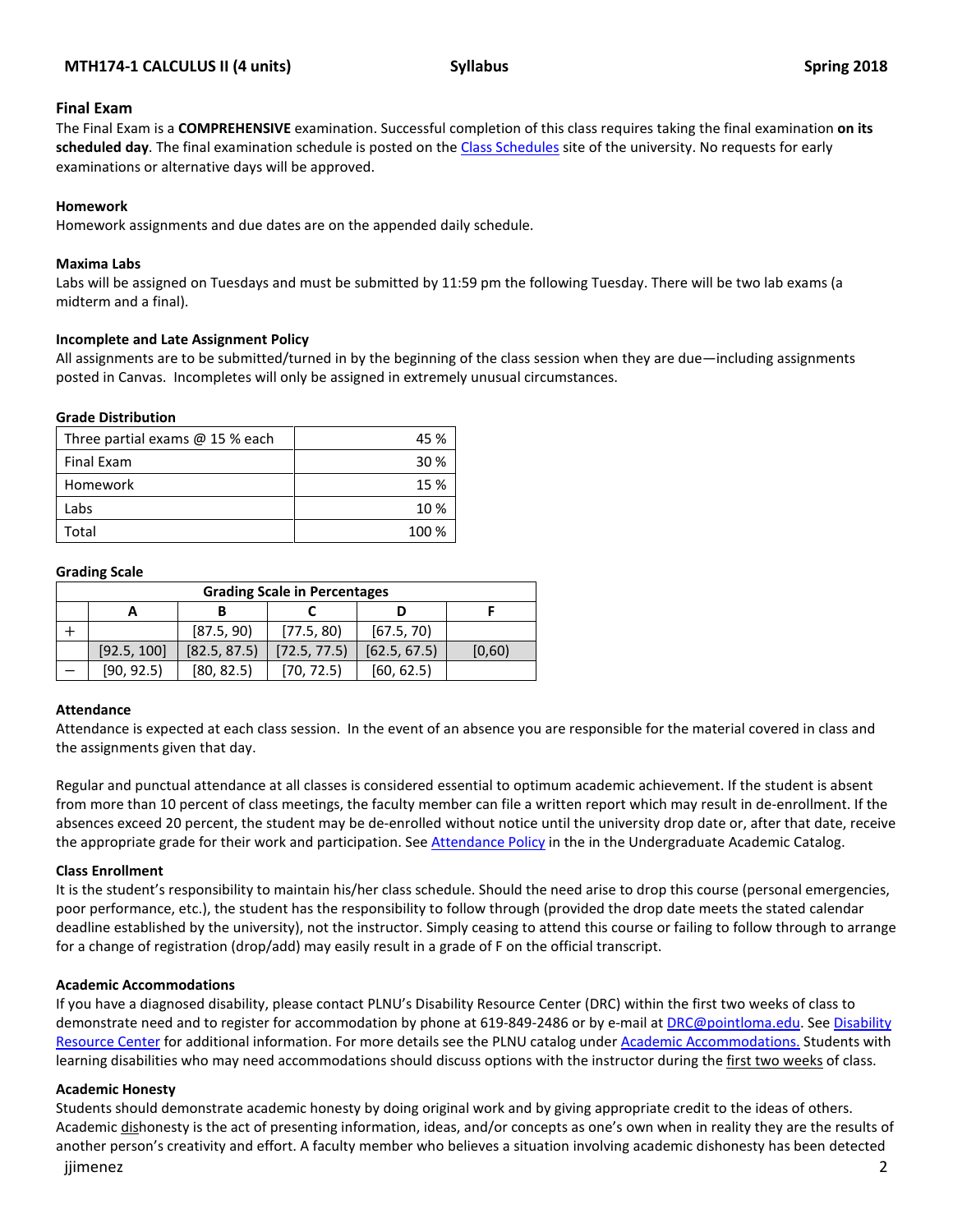## **MTH174-1 CALCULUS II (4 units) Syllabus Spring 2018**

may assign a failing grade for that assignment or examination, or, depending on the seriousness of the offense, for the course. Faculty should follow and students may appeal using the procedure in the university Catalog. Se[e the catalog](https://catalog.pointloma.edu/content.php?catoid=28&navoid=1761#Academic_Honesty) for definitions of kinds of academic dishonesty and for further policy information.

### **Final Exam Policy**

The final exam date and time is set by the university at the beginning of the semester and may not be changed by the instructor. This schedule can be found on the university website and in the course calendar. No requests for early examinations will be approved. Only in the case that a student is required to take three exams during the same day of finals week, is an instructor authorized to consider changing the exam date and time for that particular student.

#### **Copyright Protected Materials**

Point Loma Nazarene University, as a non-profit educational institution, is entitled by law to use materials protected by the US Copyright Act for classroom education. Any use of those materials outside the class may violate the law.

#### **Credit Hour**

In the interest of providing sufficient time to accomplish the stated course learning outcomes, this class meets the PLNU credit hour policy for a 4-unit class delivered over 16 weeks. Specific details about how the class meets the credit hour requirements can be provided upon request. Note that if you have an online or hybrid class then you need to provide further details of the amount of time spent in various activities. We have samples in the department.

| Week           | Day | Date    | <b>Section</b>   | <b>Homework</b>                                           | <b>Due Date</b> |
|----------------|-----|---------|------------------|-----------------------------------------------------------|-----------------|
| 1              | Tue | 1/9/18  | 6.1              | 1, 3, 5, 8, 14, 15, 17, 20, 21, 25, 28, 29, 32, 42, 46,50 |                 |
|                | Wed | 1/10/18 | 6.6              | 1, 10, 18, 25, 32, 35, 40, 44, 47, 59, 67                 | 1/12/18         |
|                | Fri | 1/12/18 | 6.7              | 1, 7, 15, 23, 28, 30, 42, 48, 51, 60, 68                  | 1/15/18         |
| $\overline{2}$ | Mon | 1/15/18 |                  | <b>Martin Luther King Day (No Class)</b>                  | 1/17/18         |
|                | Tue | 1/16/18 | Lab 1            |                                                           |                 |
|                | Wed | 1/17/18 | 6.8              | 1, 2, 8, 12, 32, 38, 44, 55, 74, 85, 89, 100              | 1/19/18         |
|                | Fri | 1/19/18 | 7.1              | 2, 3, 6, 10, 27, 28, 38, 47, 57, 61, 68, 74               | 1/22/18         |
| 3              | Mon | 1/22/18 | $7.1 - 7.2$      |                                                           | 1/24/18         |
|                | Tue | 1/23/18 | Lab <sub>2</sub> |                                                           |                 |
|                | Wed | 1/24/18 | 7.2              | 1, 6, 11, 22, 23, 43, 48, 59, 61, 63, 66, 70              | 1/26/18         |
|                | Fri | 1/26/18 | 7.3              | 1, 5, 27, 32, 34, 38, 43, 44                              | 1/29/18         |
| 4              | Mon | 1/29/18 | 7.4              | 2, 5, 11, 19, 31, 42, 47, 53, 57, 67, 71, 73              | 1/31/18         |
|                | Tue | 1/30/18 | Lab <sub>3</sub> |                                                           |                 |
|                | Wed | 1/31/18 | 7.7              | 1, 3, 10, 10, 12, 20, 27, 32, 39, 45, 48                  | 2/2/18          |
|                | Fri | 2/2/18  | 7.8              | 1, 5, 13, 22, 28, 31, 41, 51, 54, 57, 62, 71, 73, 77      | 2/5/18          |
| 5              | Mon | 2/5/18  |                  | Exam 1 (6.1 -- 7.8)                                       |                 |
|                | Tue | 2/6/18  | Lab 4            |                                                           |                 |
|                | Wed | 2/7/18  | 8.1              | 5, 11, 15, 21, 25, 29, 33, 39, 41, 44, 46                 | 2/9/18          |
|                | Fri | 2/9/18  | 8.2              | 3, 7, 12, 17, 19, 27, 32, 36                              | 2/12/18         |
| 6              | Mon | 2/12/18 | 8.3              | 1, 3, 6, 19, 21, 31, 34, 40, 44, 47, 49                   | 2/14/18         |
|                | Tue | 2/13/18 | Lab <sub>5</sub> |                                                           |                 |
|                | Wed | 2/14/18 | 8.5              | 1, 5, 7, 8, 10, 15, 21                                    | 2/16/18         |
|                | Fri | 2/16/18 | 9.1              | 1, 3, 8, 11, 13, 14, 15                                   | 2/19/18         |
| $\overline{7}$ | Mon | 2/19/18 | 9.2              | 1, 3, 9, 11, 18, 19, 20, 23, 28                           | 2/21/18         |
|                | Tue | 2/20/18 | Lab 6            |                                                           |                 |
|                | Wed | 2/21/18 | 9.3              | 1, 7, 11, 16, 20, 21, 29, 33, 40, 41, 43                  | 2/23/18         |
|                | Fri | 2/23/18 | 9.4              | 1, 3, 8, 18, 22, 23                                       | 2/26/18         |

## **Homework and Daily Schedule**